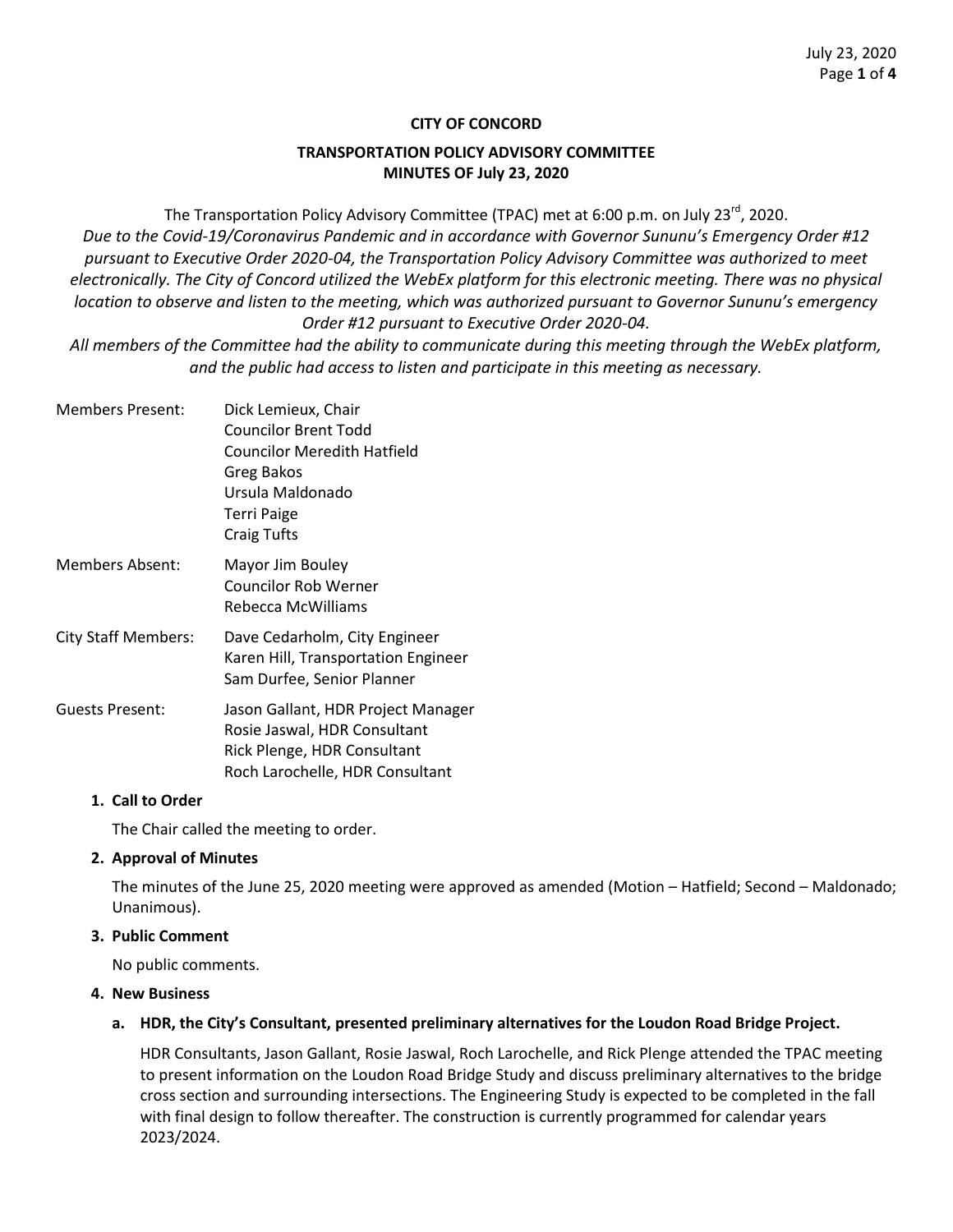HDR's presentation included Loudon Road traffic volumes, crash data analysis, several roadway layout concepts for improved mobility and safety, and a visual traffic simulation. HDR felt confident that all options presented were viable for inclusion with the future I-93 design plans.

TPAC and HDR members discussed concerns and addressed comments on various options, including median island widths, traffic flows, snow removal, bus routes, and the shared-use path functions. TPAC members unanimously supported the shared-use path as the preferred option and many felt it would be worth the added investment to increase safety for pedestrians and cyclists wanting to access Fort Eddy Road and Downtown as well as provide a future connection to the Merrimack River Greenway Trail and the Opportunity Corridor. TPAC requested a second HDR presentation when they are further along in the study process. TPAC members agreed to table an action on this item and add it to the agenda for future discussions once more data was collected and design elements were determined. At that time they would likely formalize recommendations to City Council.

### **b. TPAC members discussed the formation of Neighborhood Traffic Subcommittee.**

Karen Hill, Dick Lemieux, Ursula Maldonado, Councilor Hatfield and Councilor Todd volunteered to participate. Greg Bakos offered to be a technical advisor/on-call consultant as time would allow. Tufts commented that public recruitment from the Heights would be ideal. Councilor Hatfield offered to reach out to Councilor Bouchard and the At-Large Councilors for assistance in recruiting constituent participation. Councilor Todd added that a formal Council communication should be made to reach a city-wide audience. Cedarholm noted the online Zoom/WebEx format suited itself very well for future subcommittee meetings to engage and allow for broader attendance from the public.

Hill emphasized that the purpose of this committee would be to proactively review and respond to city-wide traffic concerns with a policy or process that TOC members could utilize in decision making. Durfee commented that this committee would be public facing with Council and resident participation which would make it different from TOC which is composed of City staff. TPAC members agreed to review and comment on possible updates for the City's Traffic Management Program (TMP) used by the prior Neighborhood Traffic Subcommittee. The chairs and/or co-chairs will be determined at the next TPAC meeting.

### **5. Old Business**

TPAC members previously agreed to table the item to finalize TPAC's Council Report in response to Mayor Bouley's TPAC discussion on October 24th, 2019.

# **6. Consent Reports**

No Subcommittees meeting minutes were reviewed or accepted at this meeting.

# **7. City Council Meeting Update**

**a.** Councilor Todd informed the committee that City Council approved \$456,000 for the engineering design of a multi-lane roundabout at Hoit & Whitney Road and other transportation improvements related to the proposed Interchange Development at Exit 17. Council approval included a check-in after the 30% design is completed to give them the option of moving the project forward to 100%. TPAC members requested to get an advanced preview at the 30% design stage to provide their comments and feedback. Cedarholm commented that the developer and their consultants would be presenting their conceptual site plan at the August Planning Board meeting for a Design Review.

Councilor Hatfield also noted that TPAC might find Council's response to COVID-19 interesting as they approved to continue the temporary use of sidewalks and right-of-way for restaurant's outdoor seating. It was discussed that it will be interesting to see if they allow continued use after the pandemic. Lemieux commented that cones and concrete barriers at The Draft restaurant were causing some choke points in the travel lanes. Hill agreed to pass on to Code Administration.

### **8. TPAC Referrals from City Council, Staff and Chair**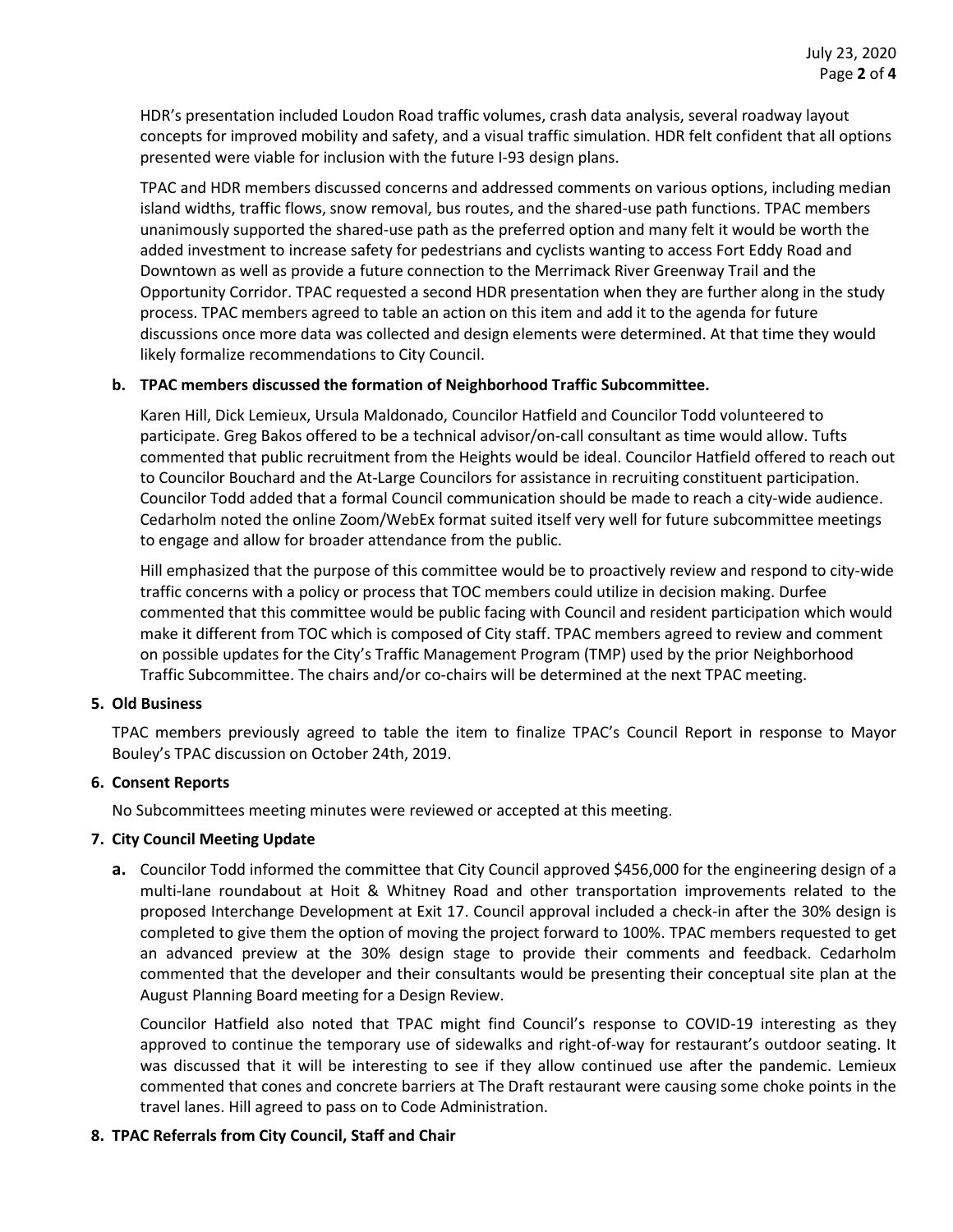### **a. Referral from Councilor Pierce regarding request for a crosswalk at the intersection of Horse Hill/Carter Hill/Bog/River Road intersection.**

Hill commented that Engineering would be deploying traffic counters to collect data needed for a formal traffic study in regards to converting the intersection from a two-way stop to a four-way stop. The counters would be for vehicles only, pedestrian counts could be done during peak times. An AutoCAD drawing is also in progress. Lemieux asked about a mini roundabout option, to which Cedarholm countered that it wasn't considered, but there might not be enough space. Lemieux also commented that pedestrian counts are needed to determine the cost vs. benefit of any proposed changes.

### **9. Status Report on Subcommittees**

# **a. Bicycle/Pedestrian Subcommittee (TPAC-BP)**

Tufts commented that he, Hill, and Durfee are continuing review of the sidewalk priority list.

Durfee noted that he had developed ranking criteria to help develop the sidewalk priority list and requested TPAC's approval. TPAC members reviewed and discussed that safety and existing demand criteria were the most important.

Durfee inquired about adding Boyd Smith, a new member to the sub-committee. TPAC confirmed that the Bike Ped Sub-Committee could appoint members anytime without Council approval.

Durfee also discussed changes to the City's Zoning Ordinances in regards to adding minimum bicycle parking guidance. TPAC members agreed that formalizing this would be ideal for the community.

### **b. Traffic Operations Committee (TOC)**

Hill reported no new updates as the TOC meeting was scheduled for July 28<sup>th</sup>.

### **c. Public Transportation Subcommittee (TPAC-PT)**

Terri Paige stated that the TPAC-PT Committee would be meeting August  $4<sup>th</sup>$ . She note that they're testing and planning for COVID-19 sneeze guards to be installed on all busses to allow bus routes to be back to full capacity.

Councilor Hatfield asked Paige about the southern end of Storrs Street bus stop as she had witnessed that the bus stop creates challenges for vehicles exiting the Market Basket plaza that can't see around the bus. Paige responded that the bus stop was installed for the housing development in the area. She noted that CAT is currently evaluating stops for efficiencies and agreed to add this to the review list.

### **10. Staff Updates**

# **a. Storrs Street Extension (CIP 18)**

Cedarholm commented that this is on hold due to funding challenges relating to COVID-19.

### **b. Whitney Road/Hoit Road Intersection (CIP30)**

No new items were discussed. Cedarholm mentioned that Whitney Road Extension could be a viable UNH Capstone project idea.

### **c. Merrimack River Greenway Trail (CIP543)**

The Terrill Park construction is nearing completion. A kiosk will be installed soon. The City submitted a letter of intent to pursue grant funding that could help launch the next phase of the project which includes the boardwalk.

# **d. Langley Parkway Phase 3 (CIP40)**

No items were discussed.

**e. Loudon Road Bridge (CIP 588)**